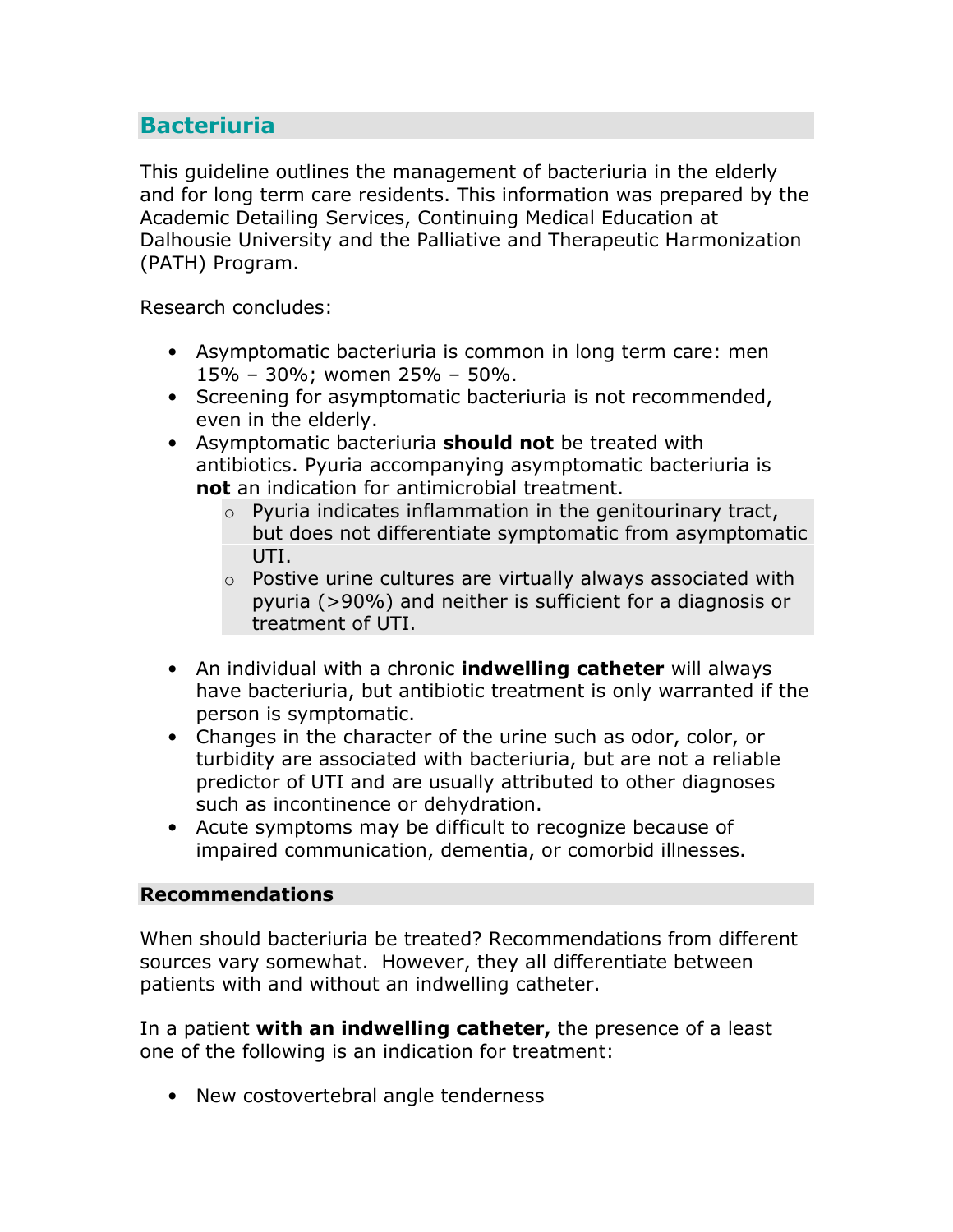- Fever
- Unexplained delirium
- Rigors with or without identified cause

In a patient without an indwelling catheter, patients must have acute signs and symptoms:

- Dysuria alone OR
- Unexplained delirium OR
- Fever AND at least one of the following
	- o New or worsening urgency, frequency, or urinary incontinence
	- $\circ$  Suprapubic pain
	- o Costovertebral angle tenderness
	- o Gross hematuria

To rule in or role out UTI and to help select an antibiotic, a urine specimen for culture should always be obtained before initiating antibiotics.

Choice of antibiotic therapy is similar to that of uncomplicated UTI in women, but the duration of therapy is longer for the elderly and individuals in LTC. In the elderly, treatment duration is usually 7 days (10 – 14 days in the presence of fever or more severe systemic symptoms).

- Nitrofurantoin is contraindicated in renal impairment (CrCl<60mL/min) and resistance is higher in LTC population than in other settings (21% vs 6 to 8%).
- Long term use has been associated with pulmonary fibrosis.